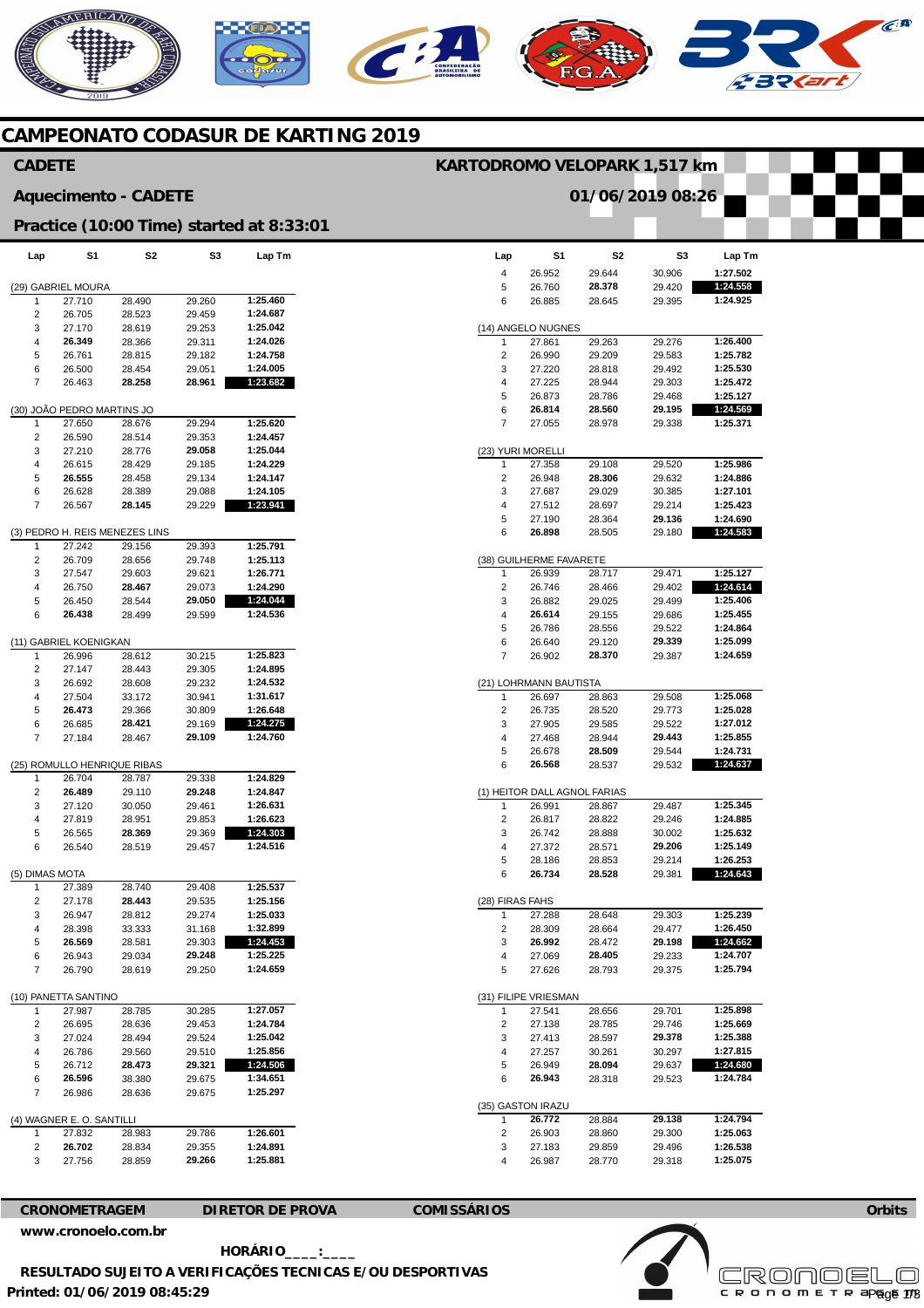# **MERICANO**  $\widehat{C}^{\text{A}}$

## **CAMPEONATO CODASUR DE KARTING 2019**

### **Lap**  2 3 4 5 (32) GONÇALO JUNG SCHERER 1  $\overline{2}$ 3 4 5 6 (17) IVÁN A. BENITEZ BEJARANO 1 2 3 4 5 6 7 (12) DIANDA MARCO 1 2 3 4 5 6 (40) PAULO S. WILLEMANN FILHO 1 2 3 4 5 6 7 (36) FEDERICO BARRETO 1  $\overline{2}$ 3 4 5 6 (41) AUGUSTO TONIOLO 1 2 3 4 5 6 (22) PEDRO MARRIEZCURRENA. 1  $\overline{2}$ 3 4 5 6 7 (16) JOAQUIM B. BEJARANO 1 **S1 27.284**  27.513 27.481 27.523 27.375 27.094 27.148 28.707 27.057 **26.975**  27.954 27.597 27.358 **27.156**  27.535 27.539 27.871 27.476 27.127 27.152 **27.040**  27.083 27.300 27.033 27.193 27.338 27.360 **26.971**  27.111 27.296 28.203 27.457 27.625 **27.329**  27.431 27.348 27.428 27.675 27.558 **27.235**  27.351 27.797 27.853 27.239 **27.139**  27.354 27.535 27.388 27.287 28.403 **S2**  29.186 2:57.922 **28.615**  28.818 **29.170**  29.740 45.639 33.547 29.413 29.492 29.011 29.341 29.203 28.971 29.118 29.213 **28.886**  29.048 30.229 **28.923**  29.169 29.345 1:19.039 29.583 **28.990**  29.724 29.355 29.106 29.596 29.099 29.691 29.160 28.829 **28.744**  28.923 33.057 29.171 31.658 29.139 29.119 29.159 **29.005**  30.389 29.090 29.220 29.293 29.471 29.727 **28.782**  29.248 **S3**  29.589 29.779 29.572 29.642 30.401 29.367 32.183 30.015 29.921 **29.281**  29.676 29.820 29.986 29.655 **29.614**  29.709 29.894 20.748 30.020 29.823 29.601 **29.438**  29.954 29.935 29.630 30.113 29.871 29.791 29.682 **29.483**  29.875 30.078 **29.872**  29.891 30.568 30.379 29.431 29.596 29.402 29.781 29.788 **29.345**  29.756 30.048 30.066 30.407 **29.649**  30.020 30.533 30.353 **Lap Tm 1:26.059 3:55.214 1:25.668 1:25.983 1:26.946 1:26.201 1:44.970 1:32.269 1:26.391 1:25.748 1:26.641 1:26.758 1:26.547 1:25.782 1:26.267 1:26.461 1:26.651 1:26.272 1:27.376 1:25.898 1:25.810 1:25.866 2:16.293 1:26.551 1:25.813 1:27.175 1:26.586 1:25.868 1:26.389 1:25.878 1:27.769 1:26.695 1:26.326 1:25.964 1:26.922 1:30.784 1:26.030 1:28.929 1:26.099 1:26.135 1:26.298 1:26.147 1:27.998 1:26.377 1:26.425 1:27.054 1:26.655 1:27.135 1:26.602 1:28.004 Lap**  5 6 (9) PEREZ AYRTON 1  $\overline{2}$ 3 4 5 6 7 (24) ENZO BELTRÃO NIENKÖTTER 1  $\overline{2}$ 3 4 5 6 7 (34) MÁXIMO CASTRO ESTÉVEZ 1  $\overline{2}$ 3 4 5 6 (8) ALFREDINHO IBIAPINA 1  $\overline{2}$ 3 4 5 6 (19) SANTINO DORE DE MIGUEL 1 2 3 4 5 6 7 (37) NICOLLAS LORETTI 1 2 3 4 5 6 7 (27) AUGUSTUS TONIOLO 1  $\overline{2}$ 3 4 5 6 7 (2) MIGUEL M. A. PINTO COELHO 1 **S1**  26.783 27.133 27.401 27.115 26.998 26.990 26.909 27.133 **26.867**  26.962 26.789 26.721 27.098 26.680 **26.618**  26.803 27.384 26.723 **26.664**  27.703 26.934 26.806 27.100 27.165 27.181 27.504 27.496 **26.810**  27.459 27.228 27.203 27.228 **26.944**  27.064 27.343 **26.938**  27.154 27.142 27.026 27.289 27.043 27.150 27.283 **26.918**  27.143 27.000 27.125 27.133 27.540 27.618 **S2 28.729**  28.878 28.694 28.708 28.846 29.225 **28.679**  28.969 28.821 29.347 28.780 **28.579**  33.204 28.765 28.996 28.809 28.810 29.002 29.177 29.335 28.891 **28.646**  29.299 34.943 29.224 28.899 **28.526**  29.381 29.582 29.259 29.336 28.879 **28.816**  29.544 28.966 35.418 29.609 29.019 29.000 29.745 29.175 **28.955**  29.100 29.167 29.083 29.109 29.076 29.443 **28.796**  29.007 **S3**  29.191 29.393 29.586 29.163 29.251 29.254 29.200 29.207 **29.128**  29.360 29.376 29.614 31.104 29.402 **29.263**  29.391 30.690 29.406 29.695 29.589 **29.328**  29.805 29.496 33.863 30.929 29.298 **29.273**  30.150 30.051 29.850 29.712 29.805 29.642 29.882 **29.503**  29.974 29.969 29.672 **29.593**  29.760 29.724 30.255 29.383 29.646 29.837 29.556 29.872 **29.217**  29.577 **29.496 Lap Tm 1:24.703 1:25.404 1:25.681 1:24.986 1:25.095 1:25.469 1:24.788 1:25.309 1:24.816 1:25.669 1:24.945 1:24.914 1:31.406 1:24.847 1:24.877 1:25.003 1:26.884 1:25.131 1:25.536 1:26.627 1:25.153 1:25.257 1:25.895 1:35.971 1:27.334 1:25.701 1:25.295 1:26.341 1:27.092 1:26.337 1:26.251 1:25.912 1:25.402 1:26.490 1:25.812 1:32.330 1:26.732 1:25.833 1:25.619 1:26.794 1:25.942 1:26.360 1:25.766 1:25.731 1:26.063 1:25.665 1:26.073 1:25.793 1:25.913 1:26.121 CADETE Aquecimento - CADETE Practice (10:00 Time) started at 8:33:01 KARTODROMO VELOPARK 1,517 km 01/06/2019 08:26**

**CRONOMETRAGEM DIRETOR DE PROVA COMISSÁRIOS** 

**[www.cronoelo.com.br](http://www.cronoelo.com.br)** 

**Printed: 01/06/2019 08:45:29 HORÁRIO\_\_\_\_:\_\_\_\_ RESULTADO SUJEITO A VERIFICAÇÕES TECNICAS E/OU DESPORTIVAS** 



**Orbits**